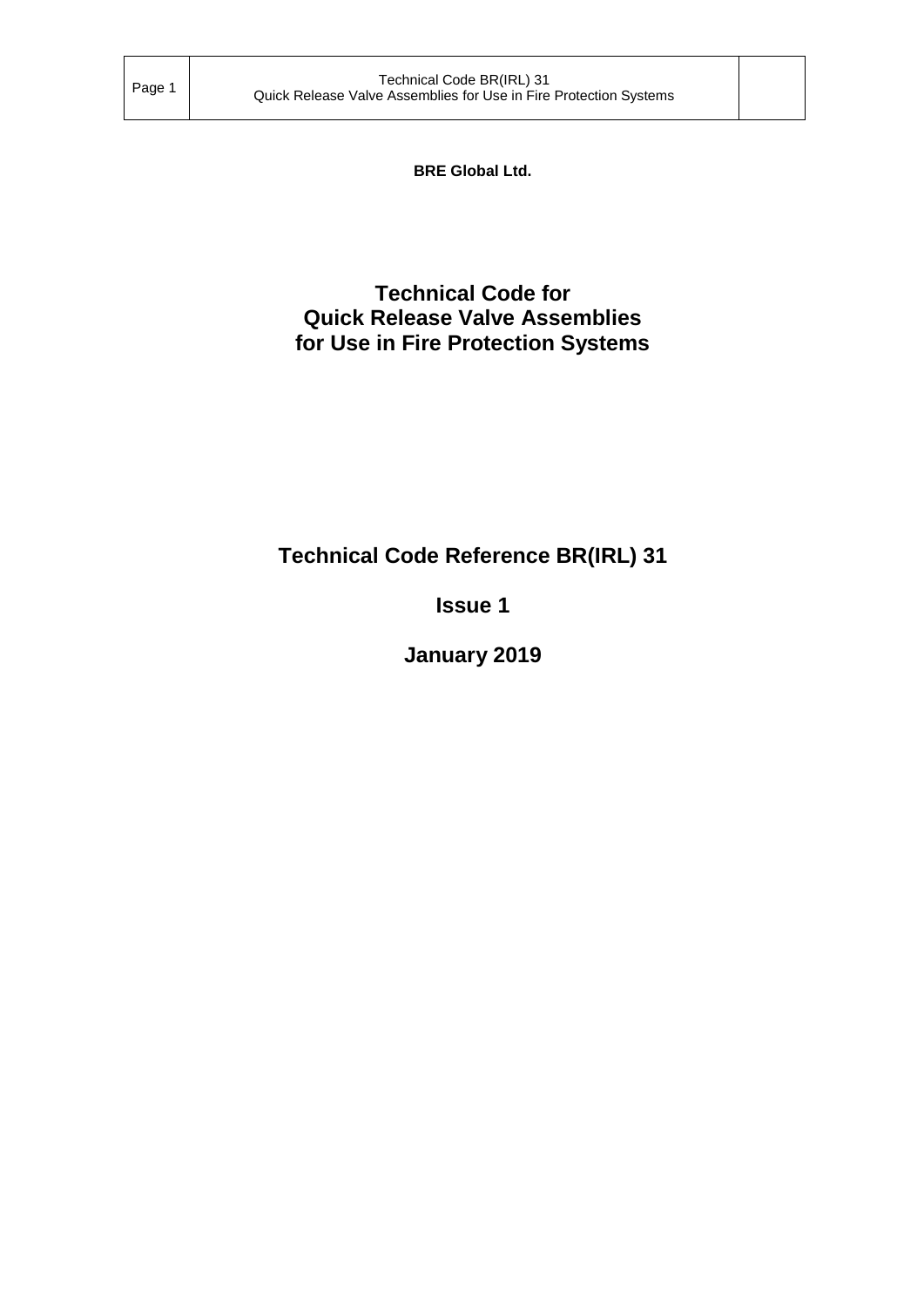# **Table of Contents**

| 1.     |  |
|--------|--|
| 2.     |  |
| 3.     |  |
| 3.1.   |  |
| 3.2.   |  |
| 3.3.   |  |
| 3.4.   |  |
| 3.5.   |  |
| 3.6.   |  |
|        |  |
| 4.     |  |
|        |  |
|        |  |
| 6.     |  |
| 6.1.   |  |
|        |  |
| 7.     |  |
| 7.1.   |  |
| 7.2.   |  |
| 7.3.   |  |
| 7.4.   |  |
| 7.5.   |  |
|        |  |
|        |  |
|        |  |
|        |  |
|        |  |
| 8.2.1. |  |
|        |  |
| 8.2.3. |  |
| 9.     |  |
|        |  |
|        |  |
| 9.2.1. |  |
| 9.2.2. |  |
|        |  |
| 9.3.1. |  |
| 9.3.2. |  |
| 9.3.3. |  |
| 10.    |  |
|        |  |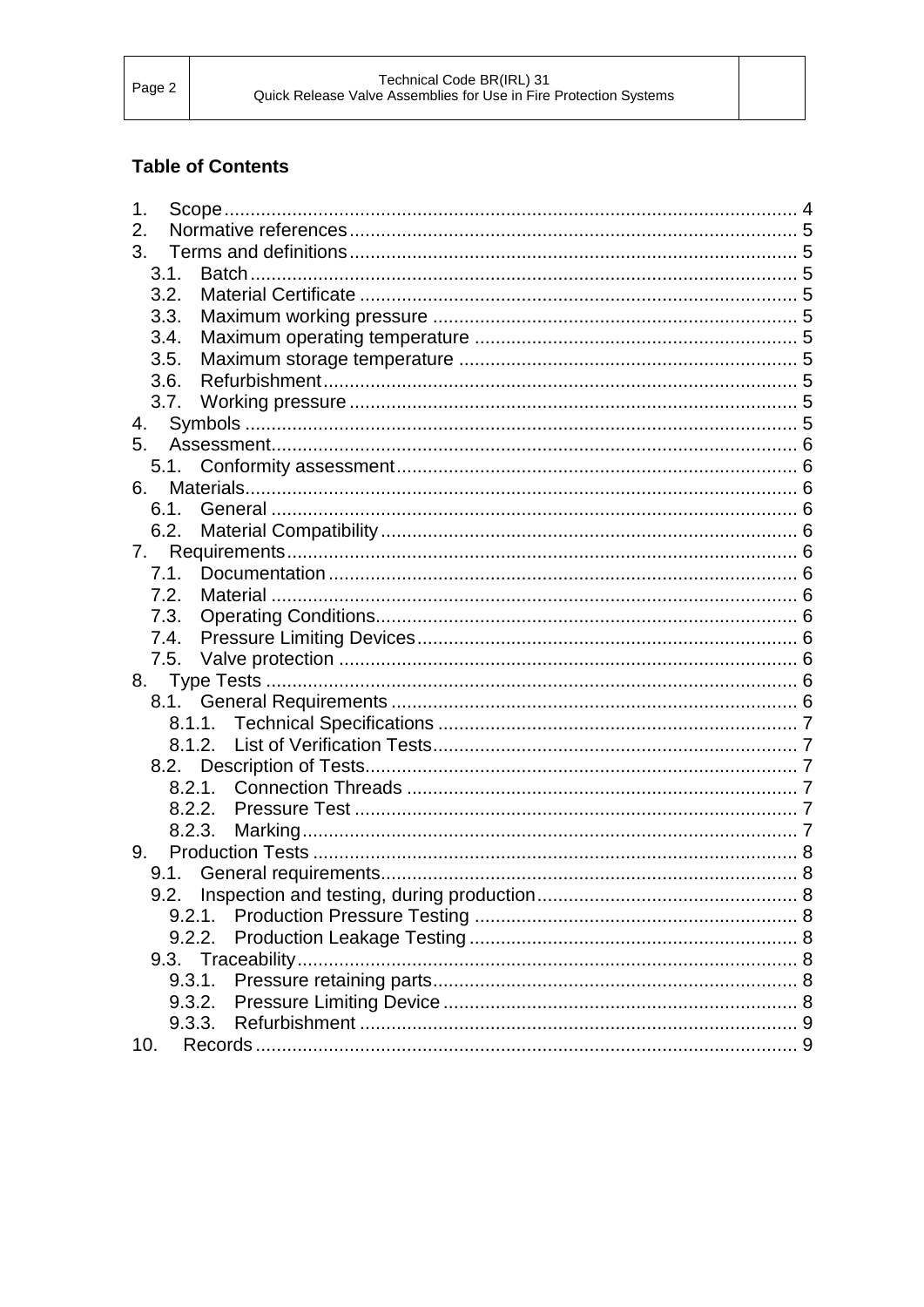-

# **Foreword**

This technical code has been prepared to meet the requirements of RID  $^1$ / ADR<sup>1</sup>, clause 6.2.5 in the absence of a design code listed in clause 6.2.4.1 relevant to quick release valve assemblies for use in fire protection systems.

These quick release valve assemblies are used as part of a system to provide protection against fire risks for industrial applications. The assemblies are transported pressurised.

These quick release valve assemblies were approved using Article 3 of 1999/36/EC but since inclusion of these requirements in RID/ADR and ECE/TRANS/225 on 1st January 2013, there has been no mechanism to approve them.

 $1$  Regulations Concerning the International Carriage of Dangerous Goods by Rail.

<sup>&</sup>lt;sup>1</sup> European Agreement Concerning the International Carriage of Dangerous Goods by Road.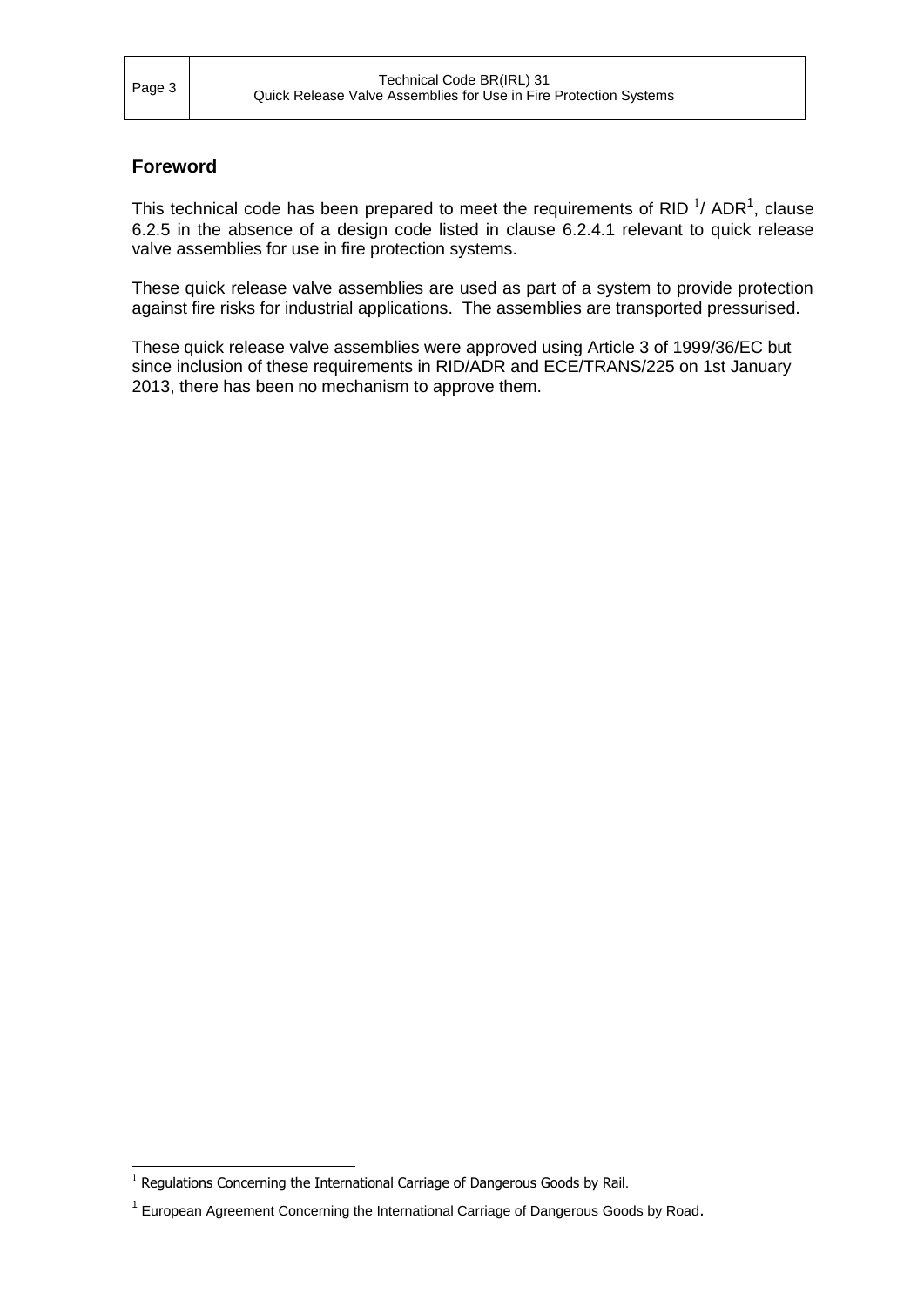#### <span id="page-3-0"></span>**1. Scope**

This technical code specifies the requirements for the design, manufacture, testing and marking of quick release valve assemblies subject to the provisions of the RID/ADR.

Quick release valve assemblies are installed on cylinders and fitted with ancillary actuators and pressure gauges.

This technical code covers quick release valve assemblies when used in one of the following applications:

- with cylinder where the fill suppressant is either gas or wet chemicals and used for local application
- with pilot cylinders where the fill suppressant is used to actuate a second unit
- with cylinders where the fill suppressant is used in vehicles
- with cylinders where the valve type is not intended for installation requiring I.S. EN 12094-4 compliant valves.

Quick release valve assemblies are single actuation devices.

This code does not cover the approval of the cylinder or any pressure limiting devices.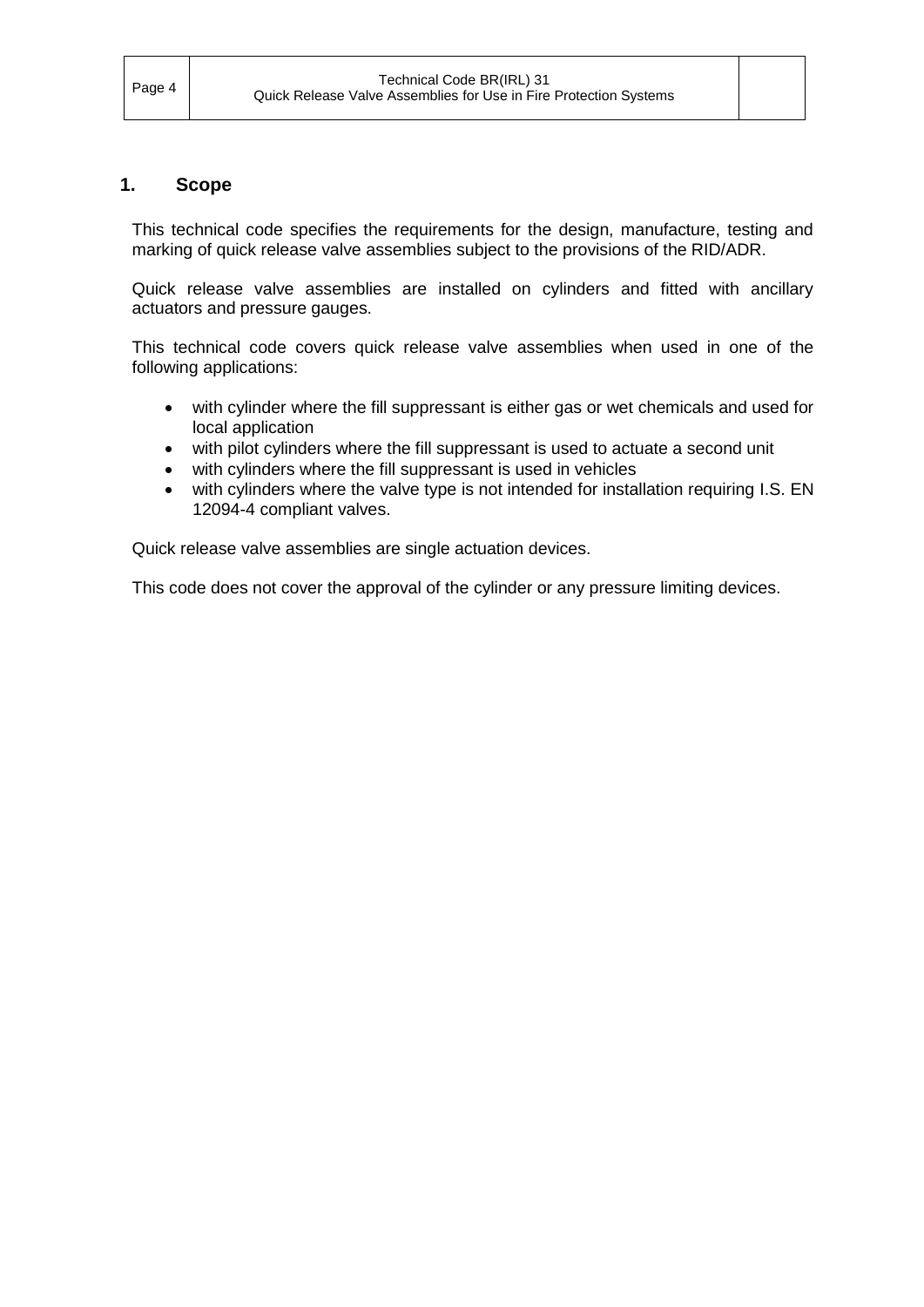# <span id="page-4-0"></span>**2. Normative references**

This technical code incorporates by dated or undated reference, provisions from other publications. These normative references are cited at the appropriate places in the text and the publications are listed hereafter. For dated references, subsequent amendments to or revisions of any of these publications apply to this technical code only when incorporated in it by amendment or revision.

- EN 10204 *Metallic materials. Types of inspection documents.*
- ADR *European Agreement concerning the International Carriage of Dangerous Goods by Road*.
- RID *Regulations concerning the International Carriage of Dangerous Goods by Rail*.

# <span id="page-4-2"></span><span id="page-4-1"></span>**3. Terms and definitions**

#### **3.1. Batch**

<span id="page-4-3"></span>Quantity of assemblies manufactured from a single supply of material.

#### **3.2. Material Certificate**

Material documentation to EN10204:2004 Clause 3.1 for all pressure retaining materials.

#### <span id="page-4-4"></span>**3.3. Maximum working pressure**

Pressure at the stated maximum operating or storage temperature, whichever is the greater; at the maximum fill ratio for the suppressant, where appropriate; as declared by the manufacturer.

#### <span id="page-4-5"></span>**3.4. Maximum operating temperature**

<span id="page-4-6"></span>The maximum operating temperature declared by the manufacturer, in ºC.

#### **3.5. Maximum storage temperature**

<span id="page-4-7"></span>The maximum storage temperature declared by the manufacturer, in ºC.

#### **3.6. Refurbishment**

Replacement of one or more components within the pressure bearing envelope. This does not apply to the refilling of the assembly if all pressure bearing elements from the original valve head assembly remain.

## <span id="page-4-8"></span>**3.7. Working pressure**

Pressure defined by the manufacturer as the norminal operating pressure.

## <span id="page-4-9"></span>**4. Symbols**

1 bar = 0.1 MPa; 1 MPa = 1 N/mm<sup>2</sup>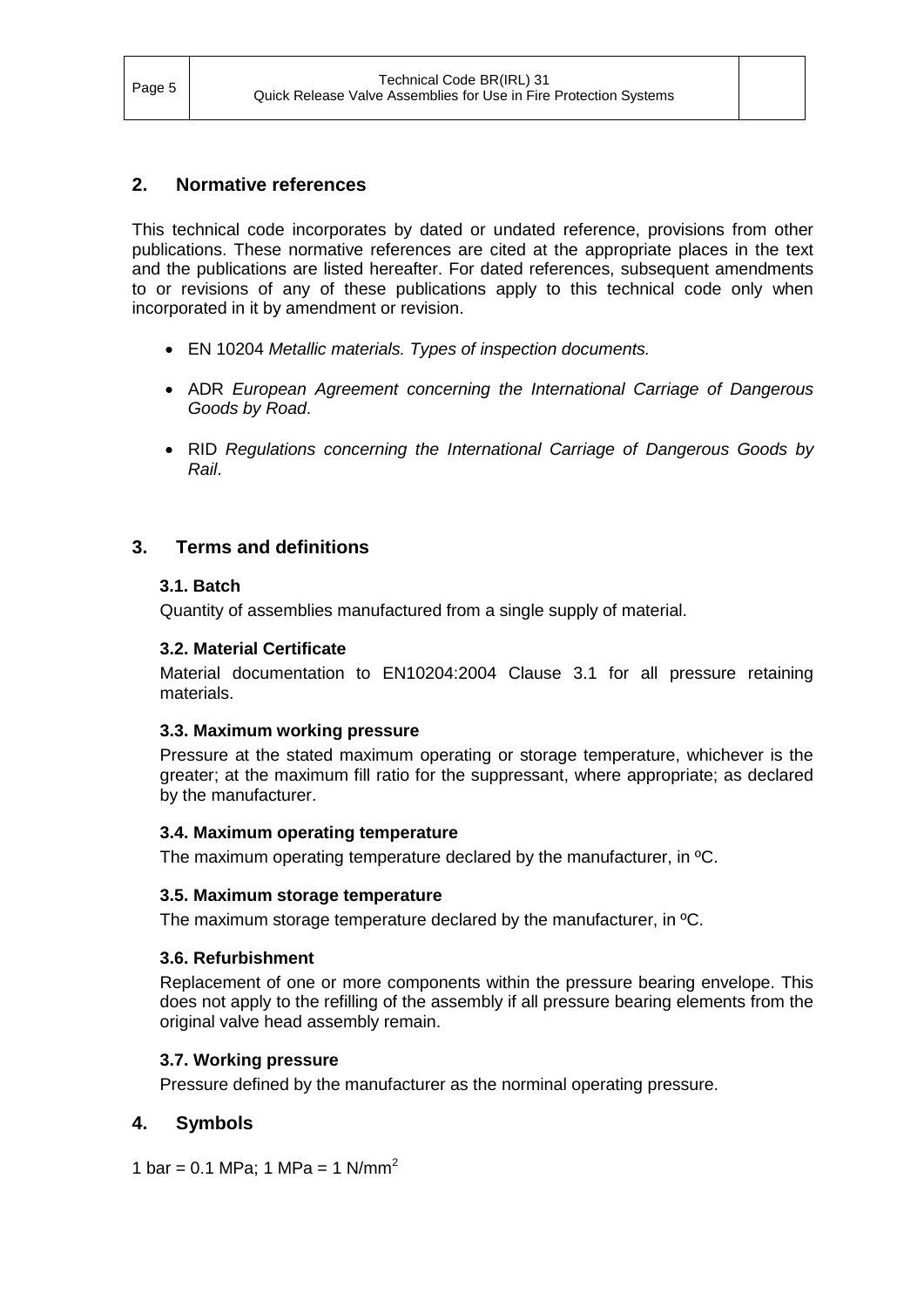# <span id="page-5-1"></span><span id="page-5-0"></span>**5. Assessment**

## **5.1. Conformity assessment**

Conformity shall be assessed in accordance with the relevant requirements of RID/ADR section 1.8.7 and subsection 6.2.3.6.

## <span id="page-5-3"></span><span id="page-5-2"></span>**6. Materials**

# **6.1. General**

Non-metallic materials for pressure retaining parts are not permitted.

# <span id="page-5-4"></span>**6.2. Material Compatibility**

Materials used in the pressure retaining envelope of the quick release valve assembly shall be compatible with each other and the fire suppressant.

# <span id="page-5-6"></span><span id="page-5-5"></span>**7. Requirements**

## **7.1. Documentation**

The manufacturer shall provide to the Notified Body fully dimensioned drawings of the products which shall include the specification of the components and materials used.

## <span id="page-5-7"></span>**7.2. Material**

The manufacturer shall provide as part of the design file:

- material specifications
- material certificates
- details of suppliers

# <span id="page-5-8"></span>**7.3. Operating Conditions**

The manufacturer shall declare:

- maximum and nominal working pressures
- maximum operating and storage temperatures.

The maximum operating and storage temperatures shall be not less than  $+50^{\circ}$ C.

## <span id="page-5-9"></span>**7.4. Pressure Limiting Devices**

Where fitted, as part of the quick release valve assemblies for fire protection systems, these devices shall be designed to prevent the pressure within the assembly exceeding the maximum working pressure.

## <span id="page-5-10"></span>**7.5. Valve protection**

The quick release valve assembly shall be protected in accordance with the requirements of Clause 4.1.6.8 of the RID/ADR.

# <span id="page-5-12"></span><span id="page-5-11"></span>**8. Type Tests**

## **8.1. General Requirements**

Type testing shall be carried out, for each new design, under the supervision of a Notified Body.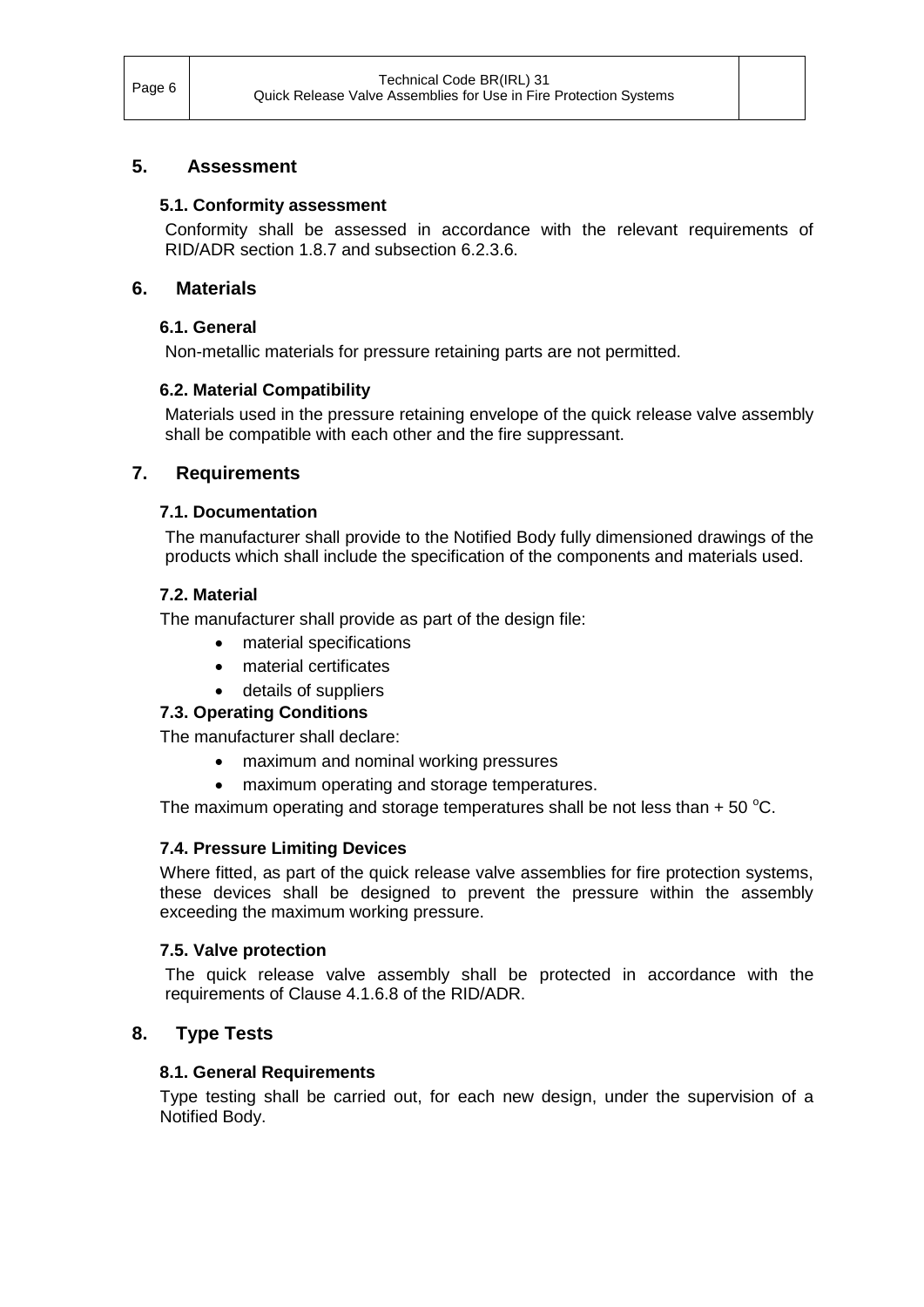In addition, Type testing shall be undertaken when any of the following conditions apply:

- Change to manufacturing location, or
- Change to manufacturing process, or
- Material specifications are altered or
- Changes to the design or
- The working pressure is altered.

# <span id="page-6-0"></span>**8.1.1. Technical Specifications**

The manufacturer shall prepare a technical specification for each design, including documentation as detailed in clause 7 and any supporting calculations.

# <span id="page-6-1"></span>**8.1.2. List of Verification Tests**

The following tests shall be performed for all type testing:

- Connections
- **•** Pressure

# <span id="page-6-3"></span><span id="page-6-2"></span>**8.2. Description of Tests**

## **8.2.1. Connection Threads**

Container and discharge outlet connection threads shall comply with European/ International standards or standards recognised by the National Standards body in the country of approval (e.g. ISO 7-1 and EN ISO 228-1).

## <span id="page-6-4"></span>**8.2.2. Pressure Test**

The quick release valve assembly shall be tested without the pressure limiting device installed. The port shall be closed with a suitable pressure bearing plug. The quick release valve assembly shall not suffer any permanent deformation when tested.

The quick release valve assembly, in its closed position, shall be connected via the inlet to a suitable hydraulic inlet and the pressure shall be increased at a rate of 2 bar/s (+/- 1 bar/s)<sup>2</sup> up to 2 times the manufacturers declared maximum working pressure for the quick release valve assembly or 1.5 time the maximum test pressure of the cylinder, whichever is the greatest.

This pressure shall be maintained for 5 minutes (+5/-0 minutes)<sup>3</sup>. At the end of this period release the hydraulic pressure.

## <span id="page-6-5"></span>**8.2.3. Marking**

 $\overline{a}$ 

The marking shall be non-detachable, non-flammable, permanent and legible throughout its life. The marking shall not become damaged during normal handling in manufacture and use. The minimum font size shall be 2.5mm.

<sup>2</sup> Clause 5.5.2 (para 2) – I.S. EN 12094-4:2004 *Fixed firefighting systems. Components for gas extinguishing*  systems. Requirements and test methods for container valve assemblies and their actuators<sup>3</sup><br><sup>3</sup> Clause 5.5.2 (pars.2). L.C. EN 1988 1, 1989, F.C. E.C. E.

<sup>3</sup> Clause 5.5.2 (para 3) – I.S. EN 12094-4:2004 *Fixed firefighting systems. Components for gas extinguishing systems. Requirements and test methods for container valve assemblies and their actuators*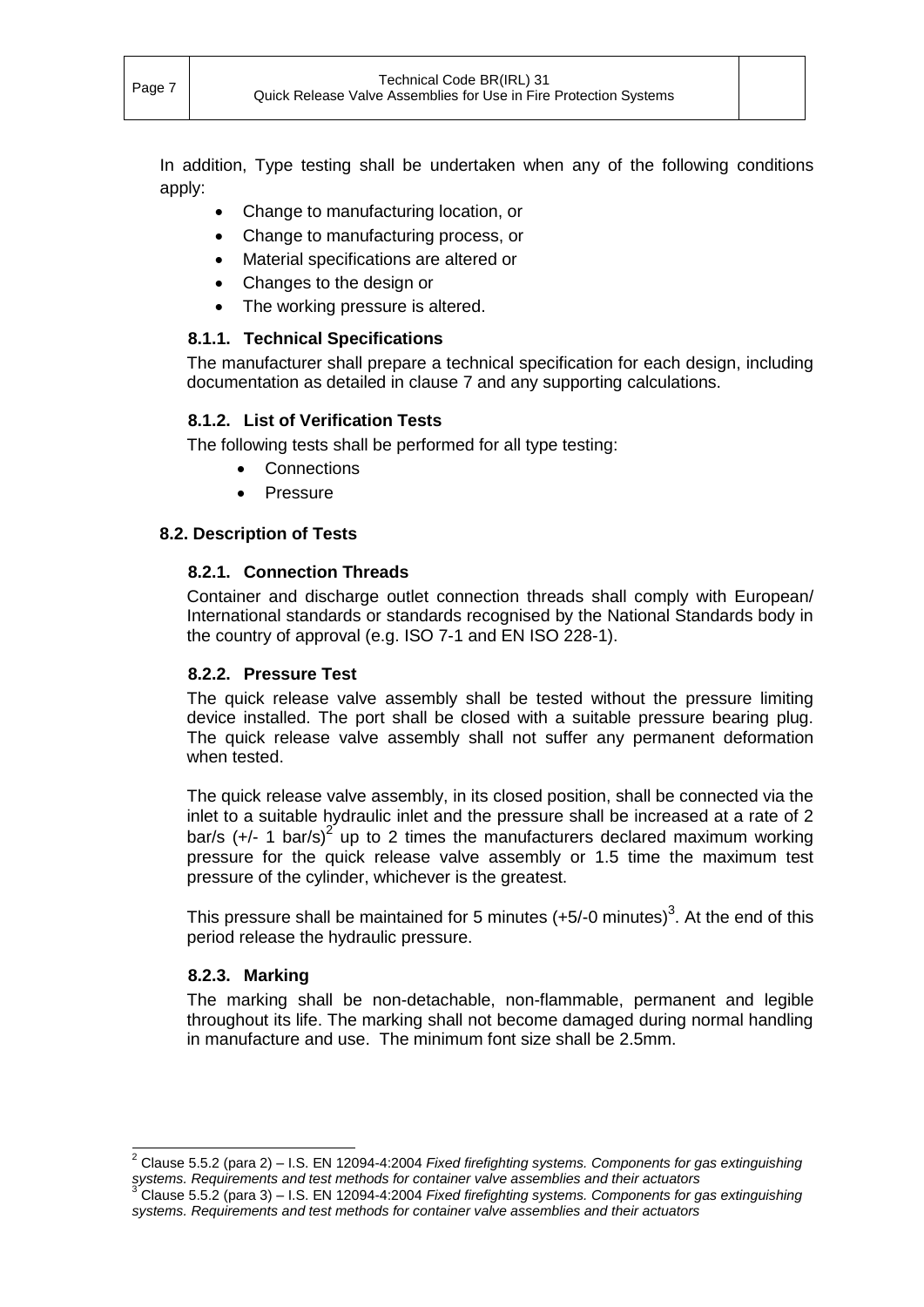The marking shall include at least the following:

- Unique identifier or serial number for the complete valve head assembly
- Year and month of manufacture
- Mark or name of the manufacturer
- Mark of Notified Body
- Test pressure in bar, preceded by "PH" and followed by "BAR".

# <span id="page-7-1"></span><span id="page-7-0"></span>**9. Production Tests**

## **9.1. General requirements**

The manufacturer shall be technically competent and ensure that he has available the manufacturing means and processes suitable for fabricating the quick release valve assemblies in accordance with this technical code. The manufacturer shall operate an appropriate quality system approved by a Notified Body in accordance with clause 1.8.7 of RID/ADR. The manufacturer shall ensure that the materials and components used in the fabrication of the quick release valve assembly is free from any defect likely to impair its safe use.

## <span id="page-7-3"></span><span id="page-7-2"></span>**9.2. Inspection and testing, during production**

# **9.2.1. Production Pressure Testing**

The manufacturer shall ensure that all quick release valve assemblies are tested hydraulically to 1.5 times the maximum working pressure for 5 minutes and meet the requirements of 8.2.2. The manufacturer shall retain records of all testing in accordance with clause 10.

## <span id="page-7-4"></span>**9.2.2. Production Leakage Testing**

The manufacturer shall ensure that all quick release valve assemblies do not leak and show no sign of damage which could impair proper function when pneumatically pressurised up to 1.5 times the working pressure. The manufacturer shall retain records of all testing in accordance with clause 10.

## <span id="page-7-6"></span><span id="page-7-5"></span>**9.3. Traceability**

## **9.3.1. Pressure retaining parts**

The identification and the control of the materials for all pressure retaining parts shall be such as to ensure that the materials used in manufacture meets the specification of the design.

The serial numbers of all components used in the build-up of the pressure bearing envelope of the quick release valve assembly shall be recorded. For each complete assembly, a record of the component elements shall be maintained which records the parts/components together with the drawing references, material certificates and instructions. The pressure bearing components shall be covered by EN 10204 3.1 certificates.

## <span id="page-7-7"></span>**9.3.2. Pressure Limiting Device**

Where pressure limiting devices are used certificates of conformity shall be obtained and records of the serial numbers of the devices shall be maintained as part of the build-up records for each quick release valve assembly.